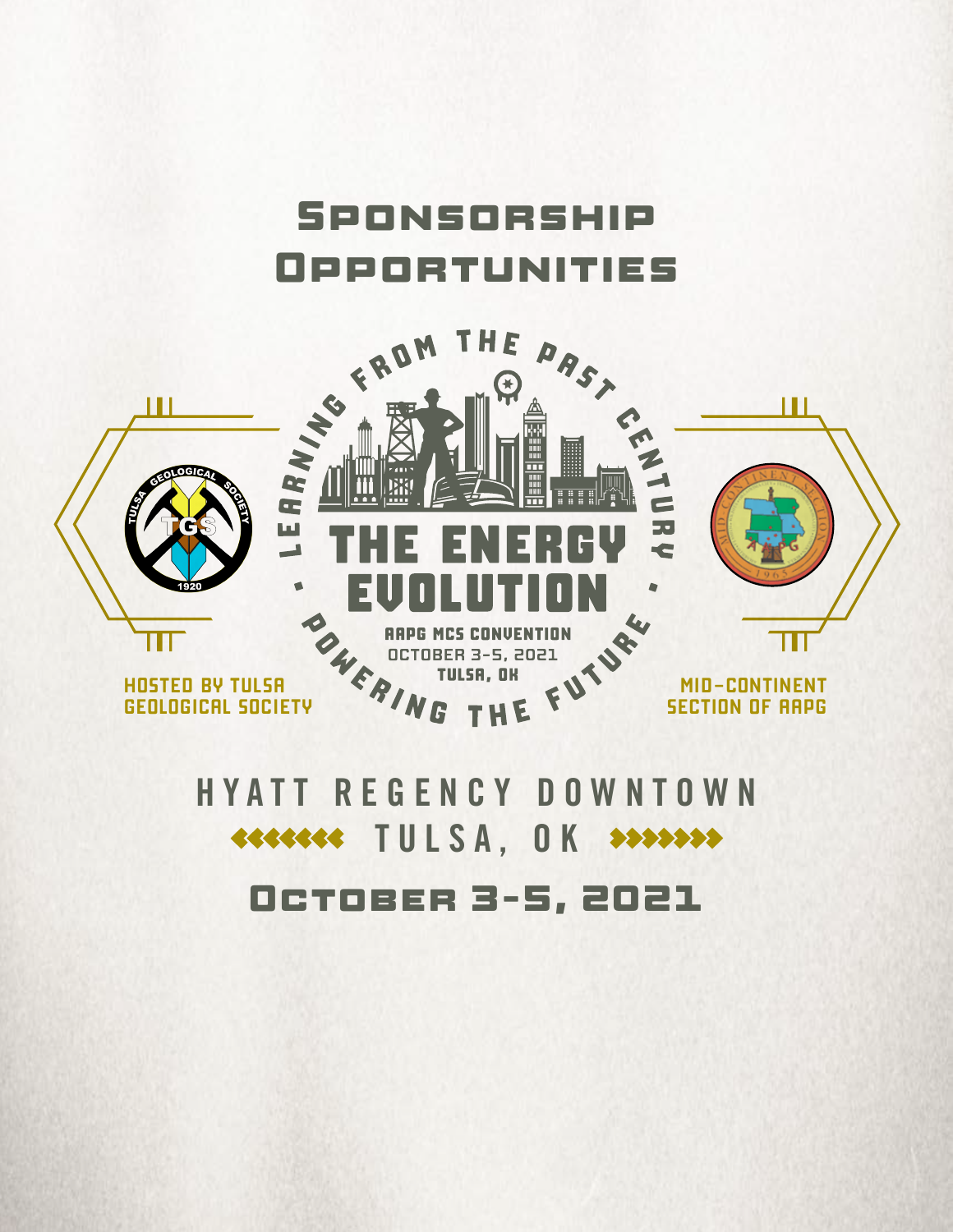### **2021 AAPG MID-CON SECTION The Energy Evolution: Learning from the Past Century, Powering the Future DOWNTOWN TULSA, OK, OCTOBER 3-5, 2021**

The American Association of Petroleum Geologists, Mid-Continent Section Convention (AAPG MCS) will be held in Tulsa, Oklahoma on October 3-5, 2021. The event is hosted by the Tulsa Geological Society and will be held in conjunction with a celebration of the 100th anniversary of the Society's founding. Held in Tulsa once every six years, this event provides an amazing opportunity to show case all that our City has accomplished and provide visitors a view of the greatness towards which our City is moving.



With 100 years of active technical program and countless hours of community engagement and volunteering, there is so much to celebrate. Our member geologists have been at the forefront of the discoveries which shaped Tulsa into the Oil Capital of the World and maintained the city's vibrant energy sector. Tulsa is known for innovative technologies born from the demands of the Mid-Continent oil fields. Our membership has authored thousands of technical papers and presented across the globe on subjects critical to the benefit of mankind. The philanthropy Tulsa is so well known for is rooted in the Earth and the scientists who lead to the subsurface discoveries.

As a new decade dawns, it is clear changes are ahead for energy supply and demand. Our concerns as global citizens are shifting. Our global community requires a robust, efficient, reliable, and sustainable energy supply. The geologist's creativity; skills of investigation, observation, and description; and technical thinking towards solutions, will continue to be at the forefront of the discoveries and technical advances required to fulfil the energy demands of a growing human population while addressing our collective goals and concerns of impact. It is our responsibility to provide the intellectual resources for our current and future members to meet those goals and address those concerns.

This letter is directed to a select group of organizations, including yours, which play a key role in our industry, the City of Tulsa, and for the future success of all. We know that you recognize the critical impact the geological community has made locally, and that our role will become ever more important in the future. Your organizations financial commitment is critical to the success of this event. We hope you will join us as a sponsor in October for what is most certain to be a fantastic meeting of technical programming and social engagement.

Sincerely,



Shane Matson, Joel Donohue and Chris Carson *2021 AAPG MCS Executive Committee and Sponsorship Chairs*



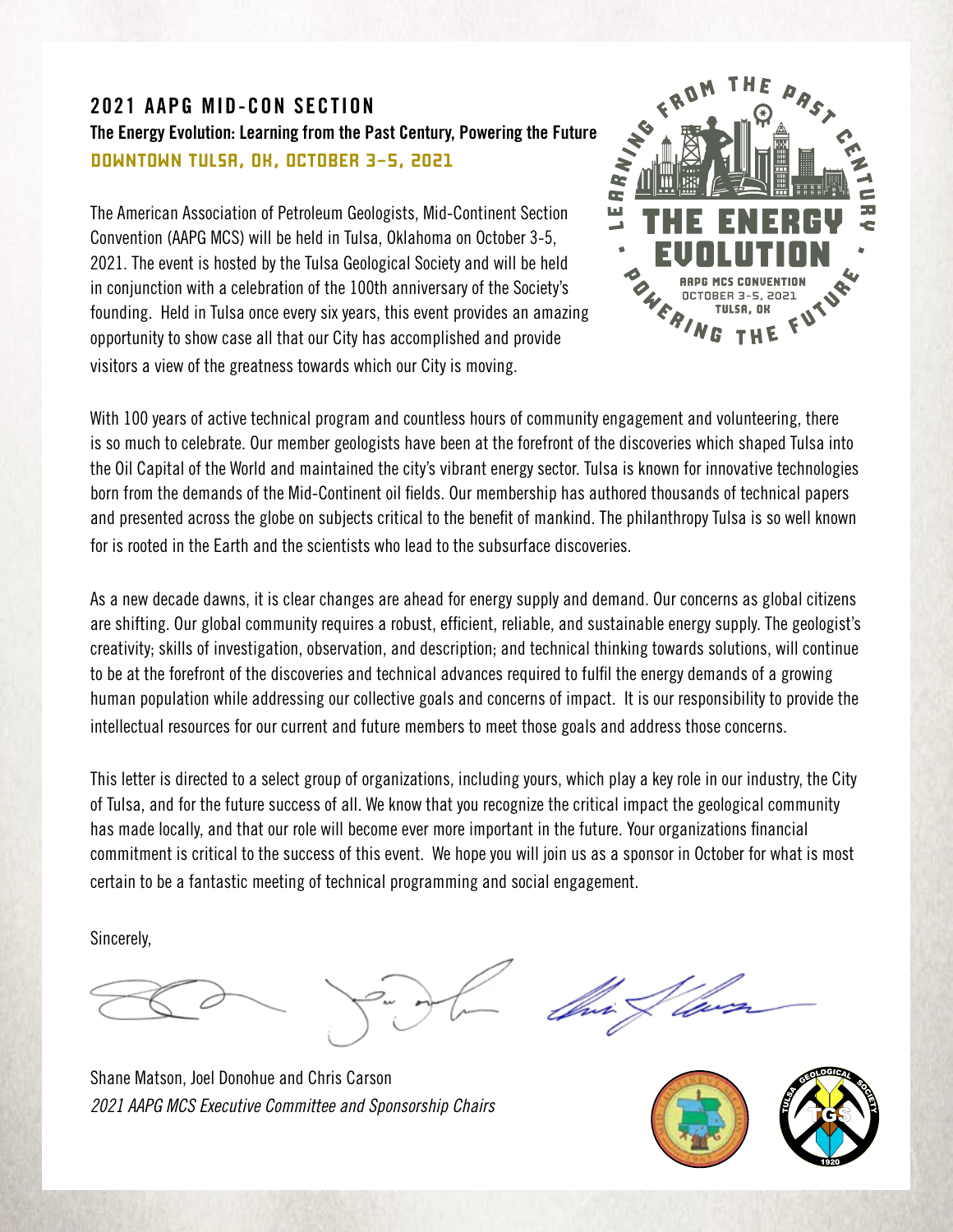# 2021 AAPG MCSM SPONSORSHIP OPPORTUNITIES

## **LITHIUM - \$20,000**

- Name/Logo on Call for Papers (2000+ recipients)
- Double Booth Exhibit Hall
- Full Page Add in in Convention Program
- 8 complimentary tickets to All Convention Luncheon
- 8 complimentary tickets to Monday Evening Program
- Logo on briefcase/folio given to all professional and student registrants
- Prime Booth in Exhibit Hall
- Full Page Ad in Announcement Brochure and Program Book
- Acknowledgement in AAPG Explorer and TGS e-newsletter
- Sponsorship Recognition on Screen in Opening Session and Signage During Meeting
- 8 Complimentary Full Meeting Registrations

### **PLATINUM - \$10,000**

- Name/Logo on Call for Papers (2000+ recipients)
- Single Booth Exhibit Hall
- Half Page Add in the Convention Program
- 8 complimentary tickets to All Convention Luncheon
- 8 complimentary tickets to Monday Evening Program
- Acknowledgement in AAPG Explorer and TGS e-newsletter
- Sponsorship Recognition on Screen in Opening Session and Signage During Meeting
- 8 Complimentary Full Meeting Registrations

#### **GOLD - \$5,000**

- Half Page Ad in Announcement Brochure and Program Book
- Acknowledgement in AAPG Explorer and TGS e-newsletter
- 4 complimentary tickets to All Convention Luncheon
- 4 complimentary tickets to Monday Evening Program
- Sponsorship Recognition on Screen in Opening Session and Signage During Meeting
- 4 Complimentary Full Meeting Registrations

### **SILVER - \$2,500**

- Quarter Page Ad in Announcement Brochure and Program Book
- Acknowledgement in AAPG Explorer and TGS e-newsletter
- 1 complimentary ticket to All Convention Luncheon
- 1 complimentary ticket to Monday Evening Program
- Sponsorship Recognition on Screen in Opening Session and Signage During Meeting
- 1 Complimentary Full Meeting Registrations

### **BRONZE - \$1,000**

- Acknowledgement in AAPG Explorer and TGS e-newsletter
- Sponsorship Recognition on Screen in Opening Session and Signage During Meeting
- 1 Complimentary Full Meeting Registrations

#### **COPPER - \$250**

• Sponsorship Recognition on Screen in Opening Session and Signage During Meeting